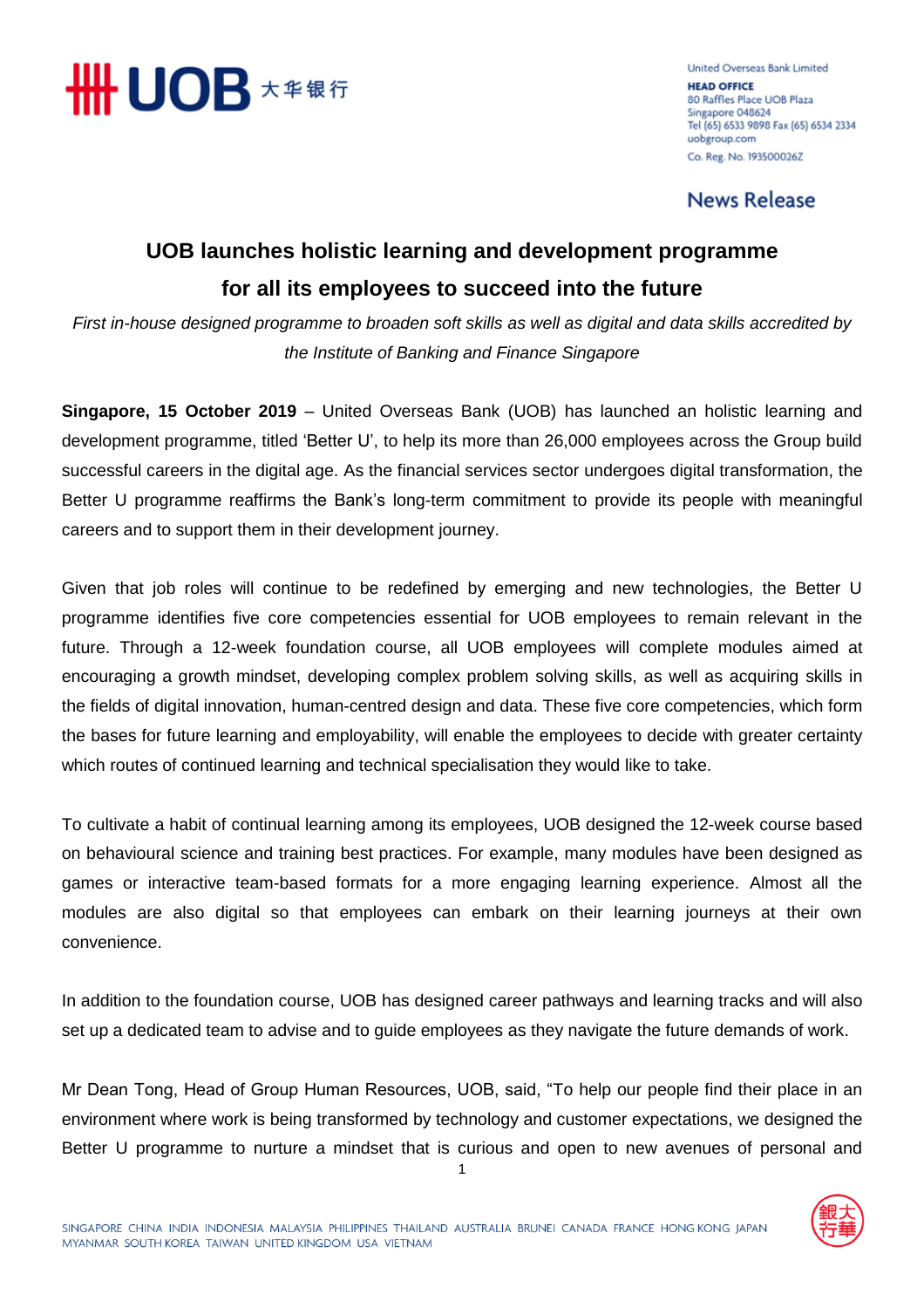

professional growth. By designing an holistic development programme that covers both soft and technical skills, we are sowing the seeds of learning to prepare our people for successful careers in an industry that is undergoing significant change.

"The Better U programme is part of our long-term approach as we nurture our talent and empower them to take control of their future. Through it, we hope our people will be able to discover their full potential and for some, possibly chart a new course in their career."

UOB's Better U programme is the first such training initiative that covers soft skills as well as digital and data skills to receive accreditation by the Institute of Banking and Finance Singapore (IBF). Upon completion of the foundation course, UOB employees will be awarded a UOB-IBF Certificate of Achievement.

Ms Lydia Wee, Deputy CEO, IBF, said, "Finance professionals will need to acquire new skills as their jobs evolve. In this regard, IBF is pleased to have accredited UOB's Better U programme which is in line with the Skills Framework for Financial Services. The programme will offer employees the opportunity to acquire both digital and soft skills, and be better prepared for the future."

## **Paving the way for career progression through specialised learning tracks and further education**

Following the foundation course, UOB employees can choose to pursue specialised learning tracks or educational opportunities that are aligned with their capabilities and interests. They can also apply for financial support to advance their education up to a Master's degree should they meet the Bank's selection and sponsorship criteria<sup>1</sup>.

UOB's Better U programme suggests learning tracks to guide employees who may not know the area in which they wish to specialise. The Bank has introduced two progression pathways in the areas of Data Management and Project Management and will expand the range of specialised learning tracks over the next three years.

 1 As part of the criteria, the Bank will match the personal strengths, aspirations and job performance of interested candidates with their potential to take on higher-value roles within UOB.